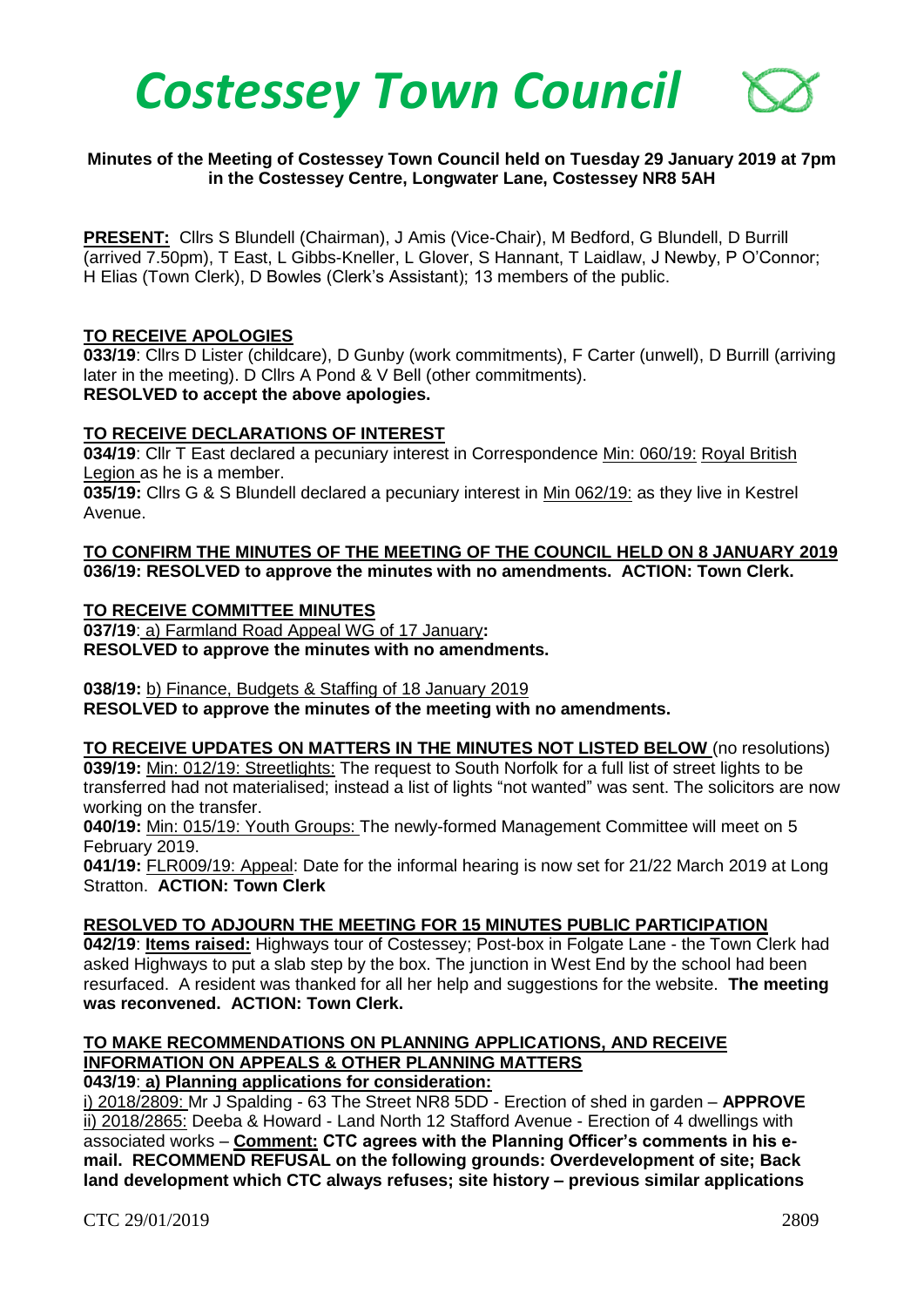**have been refused; development would set a precedent in the area; access and traffic difficult with narrow road; Road is collapsing with current traffic; too close to bedrooms with nuisance, noise and air pollution**

iii) 2019/0009: Mr D Thompson - Mill House, The Street, NR8 5DG - **Variation of conditions 2 and 12 of PP 2017/2591/F** - to allow amendment to position of extensions, fencing arrangements and fenestration. (Proposed extensions, alterations, a detached annexe,

new highways access, boundary treatment and landscaping works) – **RECOMMEND REFUSAL: Design is out of keeping with surrounding buildings and area; conditions should be imposed to prevent the annexe being used as a separate dwelling or for residential use – especially with the new driveway as this could become back land development and a separate property.** iv) 2019/0056: Mr & Mrs Wright - 43 Three Mile Lane NR5 0RR - Erection of single storey rear extension – **Comment: the proposed extension is larger than the existing dwelling - APPROVE**

v) 2019/0067: Mr T Maguire - Boxers Wood, The Croft, NR8 5DT - Loft conversion with dormer window to front of property - **APPROVE**

vi) 2019/0069: Mr & Mrs Shaw - 26 Meadow Road, NR5 0NF - Proposed front single storey extension and internal alterations – **APPROVE**

vii) 2019/0102: Teddy Clark Ltd - 55A Norwich Road NR5 0EQ - **Variation of conditions 2 and 6 of PP 2017/2896** - To allow 6 residents – **Comment: It appears that Teddy Clark Ltd is "playing" the planning system, by submitting an application for a building which is approved, after which it is immediately modified, and its use and size extended. Parking is an issue, especially as an extra resident may increase traffic movements; the original rationale for having a "sleeping carer" has changed. Concerns were expressed that the adjacent building also owned by Teddy Clark Ltd will be joined to this one and a large institution with one manager created, rather than two homes with separate management. This is almost a new application. REFUSE THE VARIATIONS on the above grounds**

viii) 2019/0115: Mr R Miller - 7 Meadow Close, NR5 0ND - Single storey side extension - **APPROVE** ix) 2019/0135: Mr & Mrs D Cushing - 130 Norwich Road, NR5 0EH - Single storey rear extension - **APPROVE**

x) 2019/0120: Mr D Joyce 25 East Hills Road, NR5 0PE - New porch to front and side of dwelling – **APPROVE**

**044/19**: SNC had stated that they would no longer give extensions to parish consultations where the local council meeting missed the government deadline dates. Clerk to write to SNC to request that extensions be granted over the Christmas Holiday period and Bank Holidays, as it was almost impossible to call an extra meeting to discuss additional applications at those times. **ACTION: Clerk**

## **045/19: b) Information and planning decisions received from South Norfolk & Norfolk County Councils: Information only** – No decisions needed. See separate sheet. Noted

# **FINANCE MATTERS:**

**046/19**: a) To approve the accounts for December 2018 and receive a budget report: At the end of December Council was ¾ (75%) of the way through the financial year and was in budget by £141,849. Council had received both instalments of the precept (£591,448) and the whole of the Precept Support Grant (£9,910). Also, two CIL payments on planning permissions from South Norfolk Council totalling £19,164.55, and the Agency Grass Cutting Payment of £13,145.42 from Norfolk County Council. Some cost centres were showing a potential overspend, though many would even out over the year (e.g. Subscriptions at 84.1%, Insurance at 87.9% & Licences at 100%) which were paid annually at the beginning of the financial year. The potential overspends were offset by higher than anticipated income from hall hires at Breckland Hall (82.1%), The Costessey Centre (86.4%), while Queen's Hills Community Hall was slightly under budgeted income (71.2%). Burial & Memorial fees (128.1%) were sporadic and could not be accurately predicted but were generally above budget. Interest was at 271.8% from a low base. The Property Maintenance EMR would be used to fund property maintenance and smooth out the variable peaks & troughs over the years. A query was raised about a payment for a broken windscreen

**RESOLVED to approve the accounts for December 2018 in the balance of £614,814.39**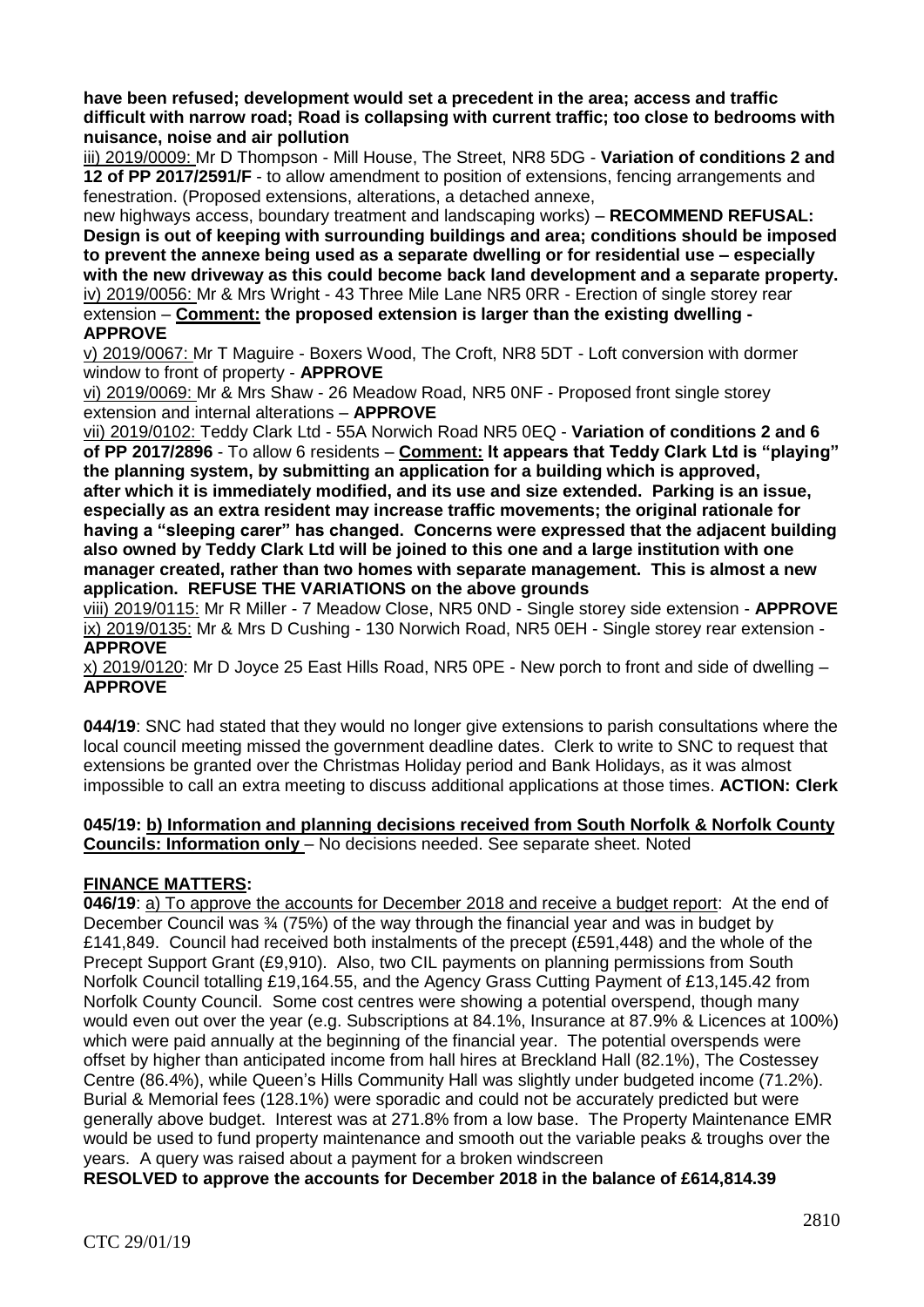**047/19:** b) To approve the system for effective Internal Audit: The Auditor's checklist was considered.

**RESOLVED to approve the system for effective Internal Audit. ACTION:** 

**048/19:** c) To review and update the Financial Risk Assessment: (FB&S):

**RESOLVED to approve the Financial Risk Assessment with suggested amendments as outlined in the DRAFT. ACTION: Town Clerk**

**049/19**: d) To approve action to manage financial risks (2<sup>nd</sup> column of Financial RA (FB&S): The second column of the Financial Risk Assessment explains the measures in place to mitigate the risks identified in the first column of the Financial Risk Assessment.

**RESOLVED to approve the actions to manage Financial Risks as set out in Column 2 of the Financial Risk Assessment. ACTION: Town Clerk.**

**050/19:** e) To consider request for funding to attend the World Scout Jamboree representing Norfolk Scouting (see letter and Grants Policy**)**

**RESOLVED to offer a free room hire in one of Council's halls for World Scout Jamboree fundraising. ACTION: Town Clerk.**

# **TO APPROVE THE GENERAL H&S POLICY AND THE LIST OF H&S RISK ASSESSMENTS**

**051/19:** Additional introduction proposed: "*Reflecting its commitment to Health & Safety, the Council will promote the welfare and protect the health and safety of its employees, subcontractors, visitors and others affected by its activities".* No. 6 "Adequate"2 to be replaced by "Appropriate". Clerk to check with H&S Specialist.

**RESOLVED to approve the H&S Policy with the additional paragraph and the list of Risk Assessments**. **ACTION: Town Clerk.**

## **TO CO-OPT A NEW TOWN COUNCILLOR TO NEW COSTESSEY WARD FOLLOWING THE DISQUALIFICATION OF CLLR STEPHEN BURTON**

**052/19:** Mr Stewart Blackburn & Mr Graham Jones put themselves forward as candidates, giving a short summary of what they could bring to the Council.

**PROPOSAL to co-opt by show of hands** 

**AMENDMENT to co-opt by a secret ballot. The Amendment was not carried RESOLVED to co-opt by a show of hands.**

**RESOLVED to co-opt Mr G Jones as a Town Councillor to New Costessey Ward. ACTION: Town Clerk.**

# **TO CONSIDER DETAILS OF THE FETE AND FAIR 2019**

**053/19:** The Air Cadets in Wymondham will cover the car-park collections and help with litter picking. 20 Cadets will attend each day in uniform and high-vis jackets. The cost will be £600 for the two days plus 50% of the donation bucket takings. Official confirmation / Risk Assessments will not be received until 10 weeks before the event. On the Monday military vehicles & possibly a Lynx helicopter will attend.

# **TO RECEIVE DISTRICT COUNCILLORS' REPORTS**

**054/19:** Written report noted. District Cllr John Amis attended an additional meeting at South Norfolk; SNC were now budgeting on a yearly basis rather than over the four-year term, and due to the merger of South Norfolk and Broadland Councils management were looking for "essential staff in essential jobs". This could lead to a reduction in staff numbers.

# **TO CONSIDER HIGHWAY MATTERS**

**055/19:** a) William Frost Way / Alex Moorhouse Way roundabout resurfacing - 18-30 March: Only one side of the road will be affected.

**056/19:** County & City Highways Agreement: NCC & Norwich City Council have recently terminated an agreement they have had since the 1970s. All officers from the City will be transferred to NCC. All planned works to be reviewed by County Council and ratified by full council.